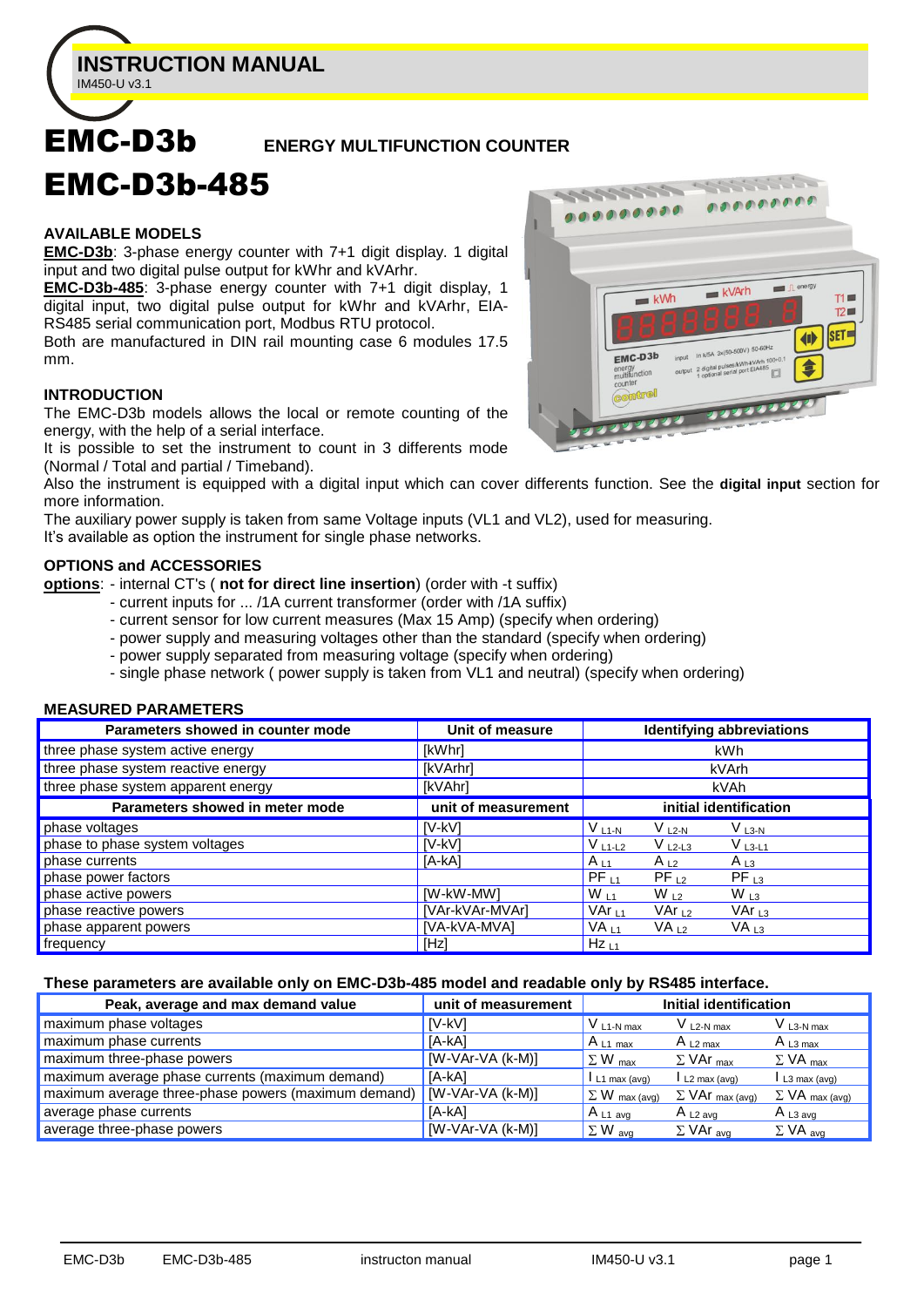# **INSTALLATION Warnings for the users**

Read carefully the instructions in this manual before installing the present instrument.

The instrument described in this manual is intended for being used only by properly trained staff.

#### **Safety**

This instrument has been manufactured and tested according to EN 61010-1 standards. In order to maintain these conditions and to ensure safe operation, the users must follow the instructions of this manual.

When the instrument is received, before beginning installation, check that it's still intact and no damage has been suffered during transport. Before starting installation make sure that the operating voltage and mains voltage are compatible with the device instructions.

The instrument power supply must not be earthen. Only qualified and authorised staff must carry out maintenance and/or repair. Should it be considered that there is a safety loss during operation, the instrument must be disconnected and precautions taken against accidental use.

**Operation is no longer safe when: - The instrument doesn't work. / - The measured value are obviously wrong or unreasonable / - There is clearly visible damage. / - After serious damage incurred during transport. / - After a storage under unfavourable conditions.**

An external protection should be foreseen, by means of a 0.5 A 250V fuse at the voltage inputs. Use adequate cables for the working current and voltage, with a cross section of 0.5 to 2.5 mm<sup>2</sup>.

# **CONNECTION**

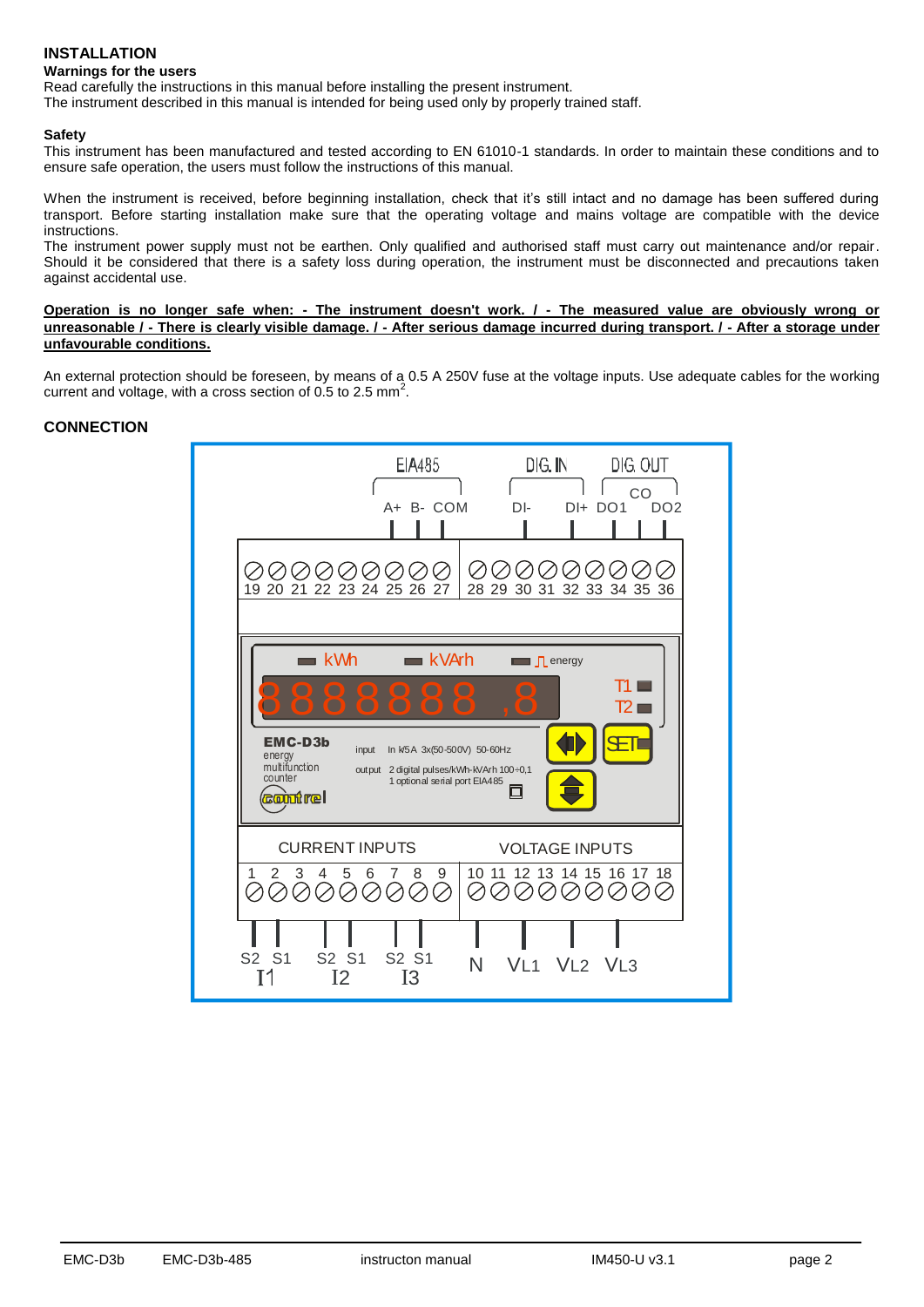For a correct use of the device, the wiring diagram contained in the present manual, must be respected. The connections are available on the screw terminal:

#### **- auxiliary power supply:**

The power supply is take from voltage inputs.

Are available 5 different auxiliary supply:

|  | $0 - 115V = 100 - 130V 50 - 60Hz$ (N-L1) (on request by single phase option) |  |  |  |  |
|--|------------------------------------------------------------------------------|--|--|--|--|
|  |                                                                              |  |  |  |  |

0 - 230V = 220-240V 50-60Hz (N-L1) (on request by single phase option)

**0 - 400V = 380-415V 50-60Hz (L1-L2) standard model**

0 - 230V = 220-240V 50-60Hz (L1-L2) (on request)

 $0 - 115V = 100 - 130V 50 - 60Hz$  (L1-L2) (on request)

It's possible, for example, to give an auxiliary power supply between phase and neutral, in a 4 wires system, or phasephase in a 3 wires system, without neutral or from a VT in a medium voltage application.

# **In the standard version the voltage is 400V and it's taken between the phases L1-L2.**

In the following table it's possible to see the measurable voltage depending of the type of power supply.

| power supply terminals                                 | rated voltage | range of measurable voltage                             |
|--------------------------------------------------------|---------------|---------------------------------------------------------|
| <b>VL1 - VL2</b>                                       | 400V          | 300÷500V phase to phase (175÷290V phase-neutral)        |
|                                                        | 230V          | 175÷290V phase to phase $(130 \div 170V)$ phase-neutral |
| (phase to phase power supply for 3-phase networks)     | 110V          | 85÷145V phase to phase (50÷85V phase-neutral)           |
| VL <sub>1</sub> -N                                     | 230V          | 175÷290V phase-neutral                                  |
| (phase-neutral power supply for single phase networks) | 110V          | 100÷170V phase-neutral                                  |

The standard version allows to apply the instrument at all the three-phase network 400V with or without neutral supplied. For example for application on single phase 230V will need the L1-N / 230V. while for applications in medium voltage (for example using external voltage transformer 15 / 0.1 kV phase to phase) will need the version L1-L2 / 110V.

# **- measuring voltage inputs:**

4 screw terminals are available for the 3 phase plus neutral system network. The maximum voltage between phase to phase must not overcome 500 Vrms., depending always on the instrument's power supply.

In case of three phase application with or without neutral not distributed, it is enough not to connect the terminal N.

The transformation ratio of the external Potential Tranformer's can be set on the instrument's SETUP menu (see **SeT VT** ratio.

#### **- measuring current inputs:**

6 screw terminals are available for the connection of the external CT with secondary 5A. It is also possible to use 2 CT in a three phase system (3Phase Aaron wiring system).

#### **It's compulsory to use external CT's.**

The transformation ratio of the external CT's can be set on the instrument's SETUP menu.

NOTE: It's fundamental to respect the correct phase sequence. The connections between current and voltage phase inputs must not be inverted (for example, CT placed on phase L1 must correspond to the I1 input) and at the same time it's not correct to invert the S1 and S2 terminals considering that the energy metering won't be reliable.

# **- digital input**

On the terminal board 30 (DI+) and 32 (DI-) is available the digital input.

This input can operate in three differents mode:

- Sync: can recognize pulse (minimum time = 200 mS) to syncronize the internal average period timer to an external device; this property is available with the energy count mode ( refer to SETUP section) is set to 'TOTAL/PARTIAL' or to 'NORMAL';
- Reset when a voltage pulse of minimum 1 second is applied, perform the reset of the only PARTIAL energy counters of each energy type (kWhr, kVArhr, kVAhr); this property is available with the energy count mode (refer to SETUP section) is set to 'TOTAL/PARTIAL';
- Disabled No operation is done depending the digital input status.

When the energy count mode ( refer to SETUP section) is set to 'TIME.BAND' the counting is divided in T1 or T2 band depending the status of digital input; SETUP of digital input is disabled;

Timeband T1 is selected when no voltage is applied, T2 when the input is powered

Each parameters (kWh, kVArh and kVAhr) have two counters T1 and T2, in which the energy is counted depending the status of digital input.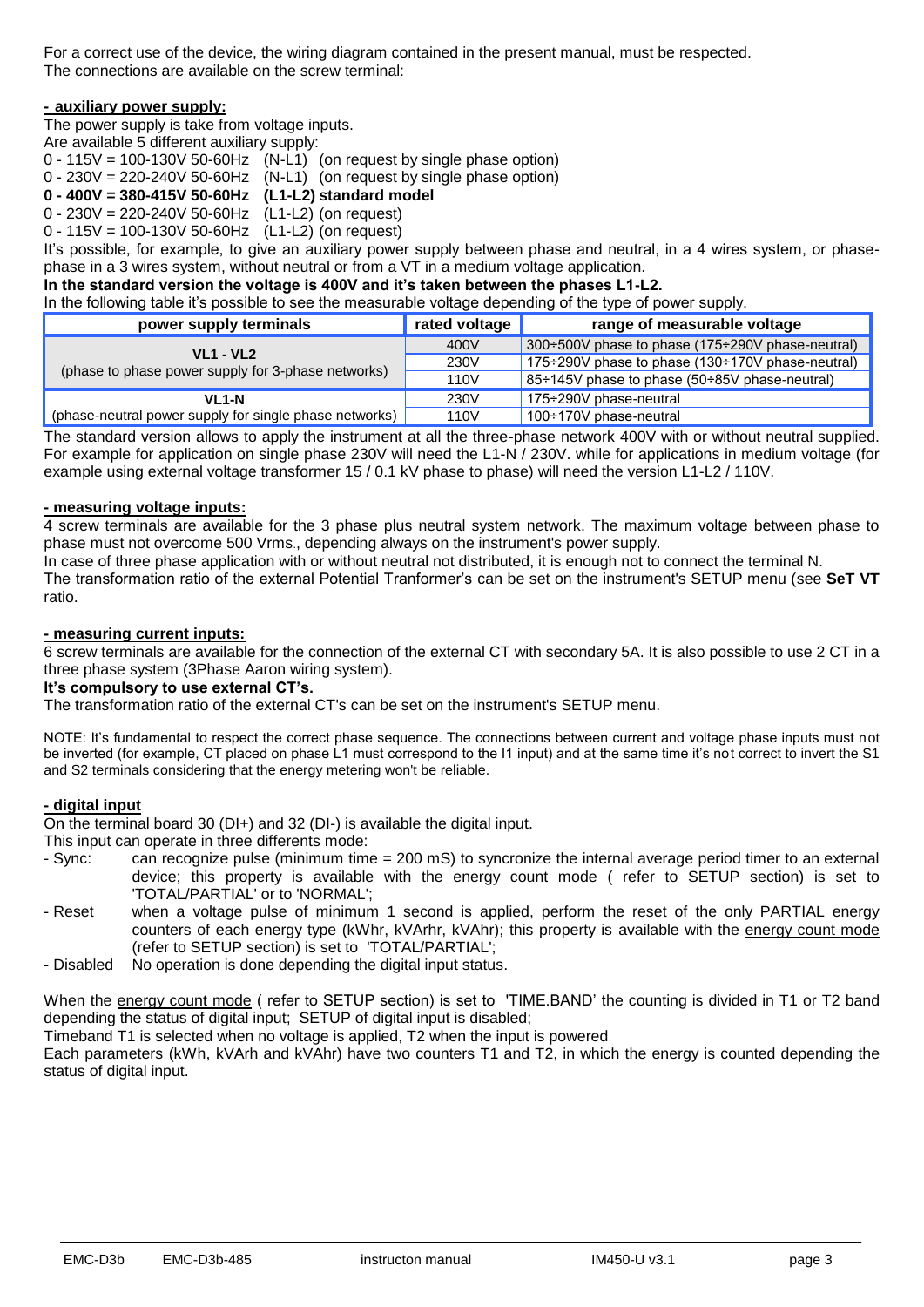#### **WIRING DIAGRAM** THREE-PHASE INSERTION

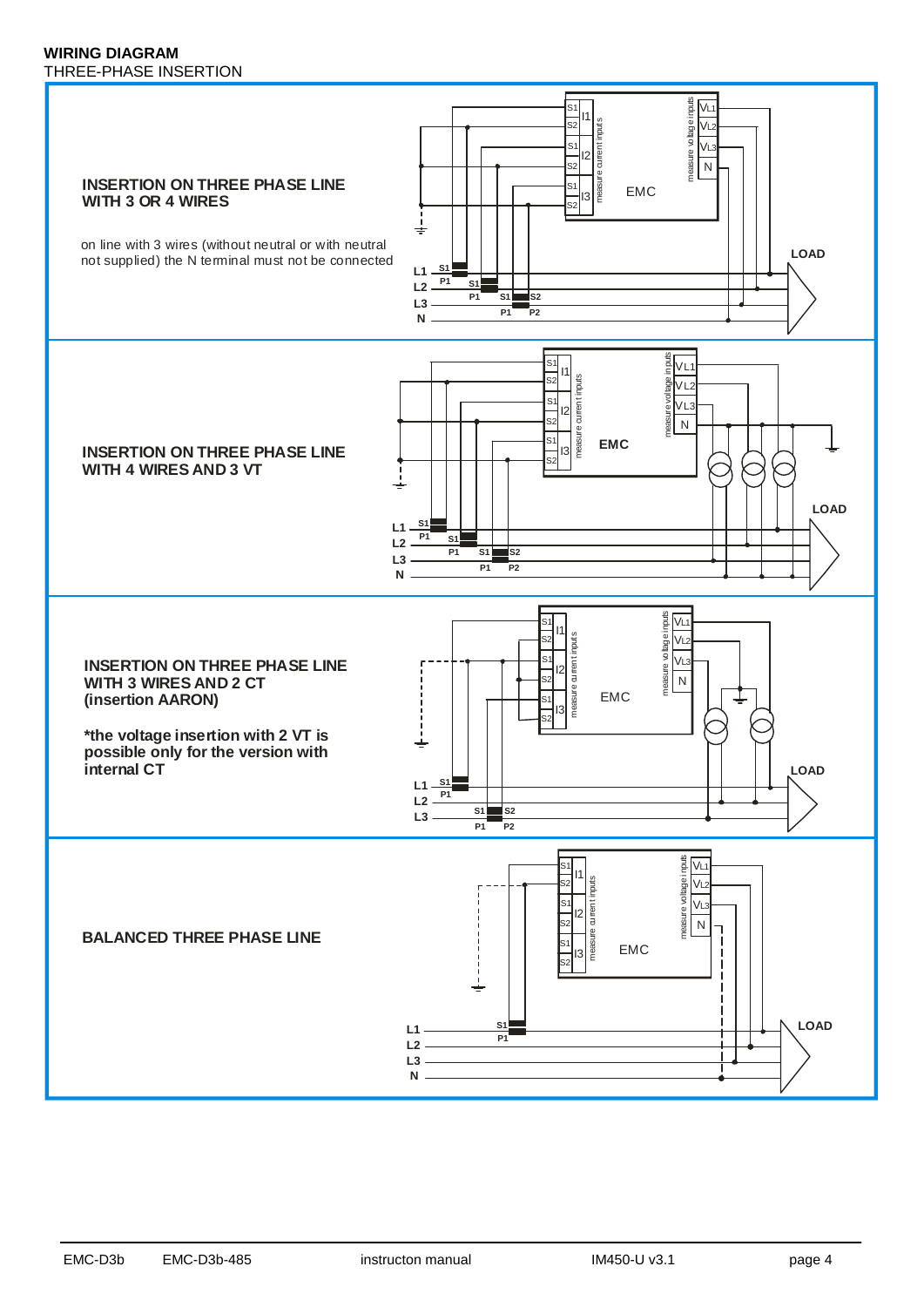





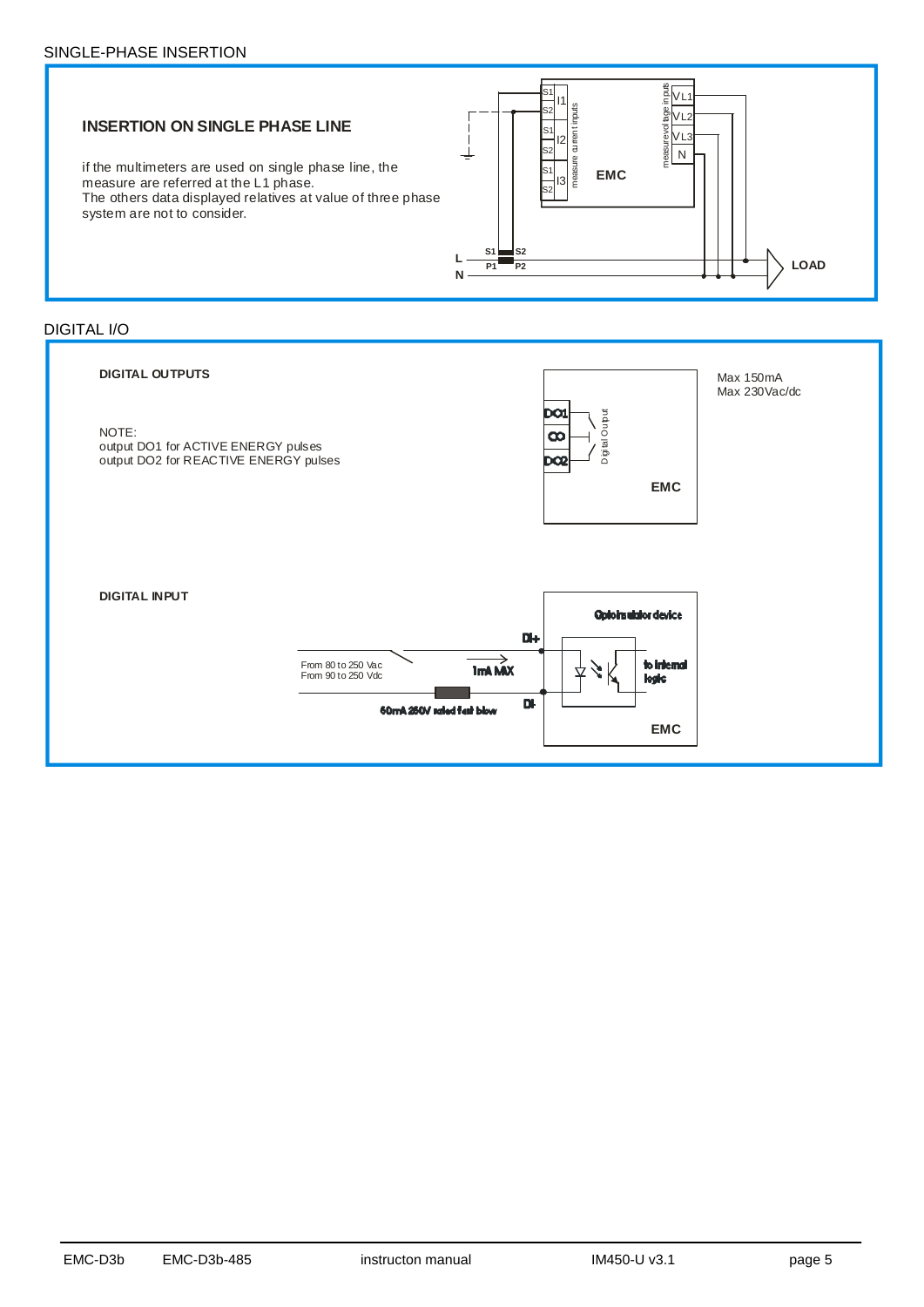

# **DESCRIPTION:**

**A:** Push-button key for selecting the energy visualisation / for decreasing values when setting at SETUP.

**B:** Push-button key for selecting the energy visualisation / for increasing values when setting at SETUP.

**C:** Push-button key to reach the programming mode; the associated LED go on to advise that the SETUP mode is active.

# **NOTE: pressing both A key and B key for at least 5 second, the display change to visualize instantaneous measures (voltage, current and so on). Refer to section Measure Visualization.**

- **D**: LED for indication of the T1 time band energies. Should it be blinking, it means that the energy counting is being accumulated on time band 1.
- **E:** LED for indication of the T2 time band energies. Should it be blinking, it means that the energy counting is being accumulated on time band 2.
- **F:** LED indicating energy counting. The frequency of blinking is proportional to the energy displayed.
- **G:** LED for indication of reactive energy counting.
- **H:** LED for indication of active energy counting.

# **NOTE: when both LED G and H are OFF, is displayed the apparent energy counters.**

# **INSTRUMENT'S PROGRAMMING MENU (SETUP)**

By pressing the **C** key we get to the programming of the instrument.

The programs, confirmed with the **C** key are kept memorised, whilst the performed modifications won't be kept memorised, if they have not been confirmed with the **C** key. Once that 16 seconds have elapsed from the last pressure to any key, the instrument comes back to energies visualisation.

The instrument's parameters can be programmed with the **SETUP** menu or either cancelling the energy counters with the **RESET** menu.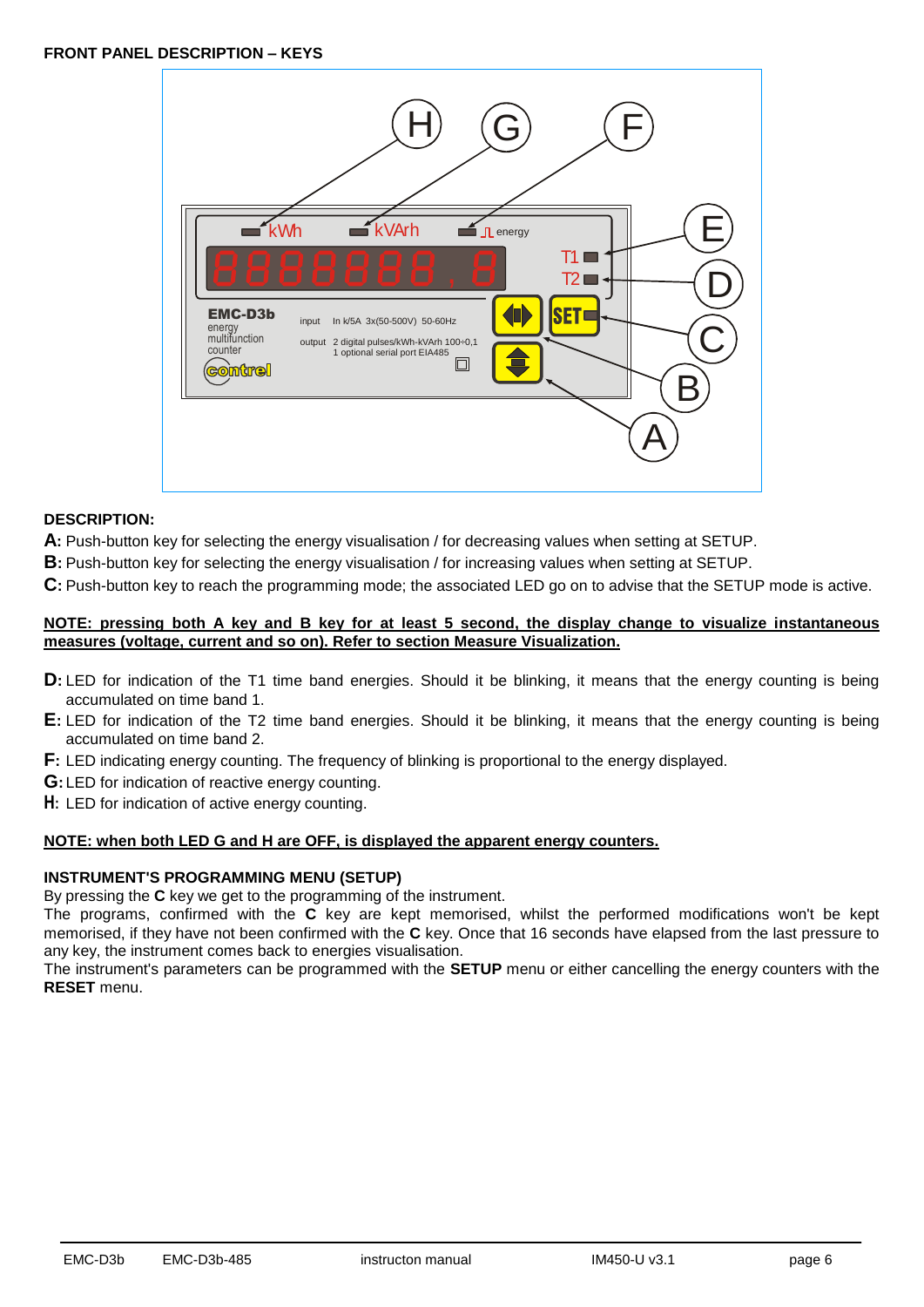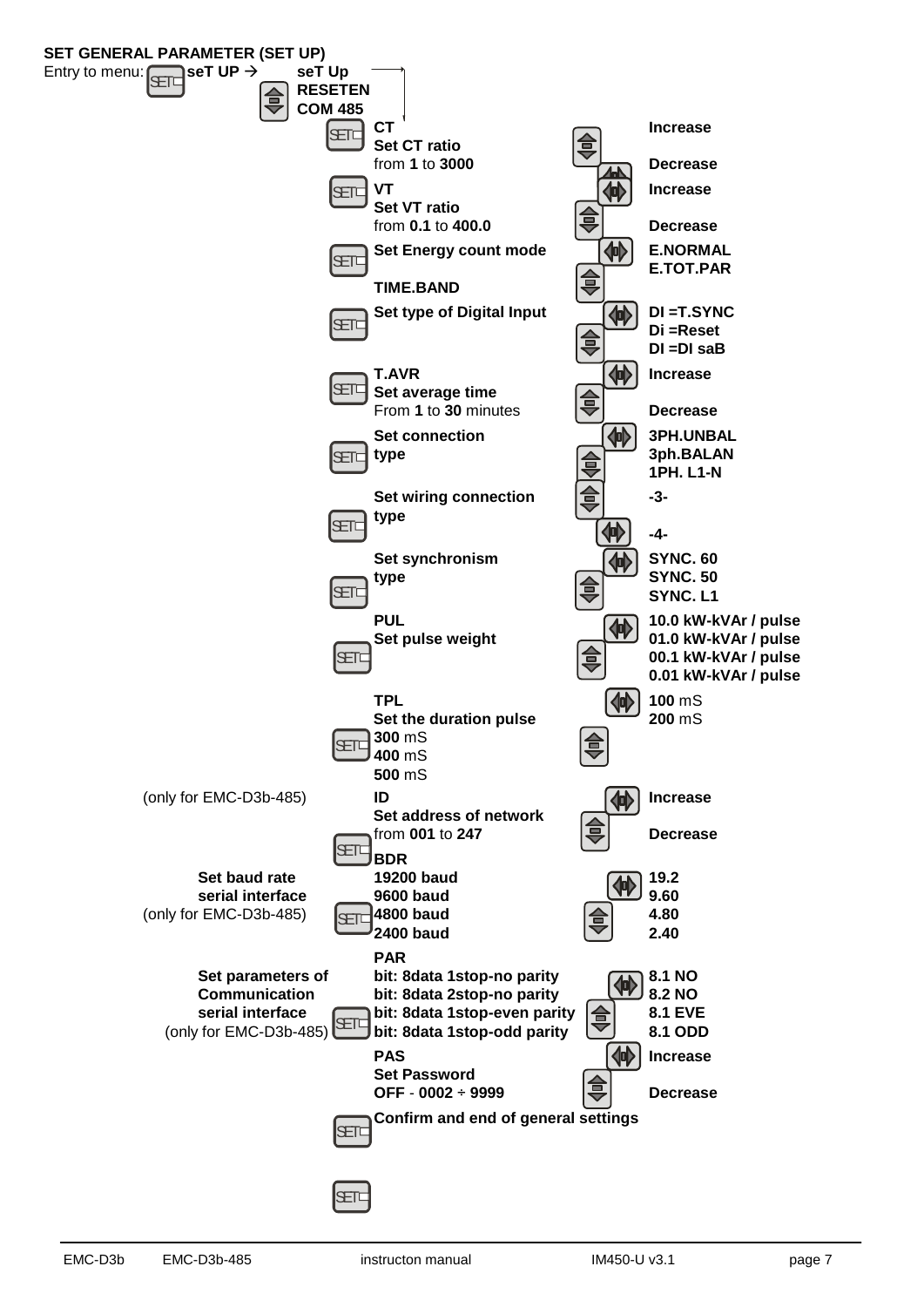# **Programming of the transformation ratio of the external current transformers (CT)**

The programming of the CT ratio, intended as the ratio between the primary and the secondary circuit (example: with CT 1000/5 it must be set 200), has to be performed by using the front keys.

After the enter in the setup (message **SETUP** on display) pressing the **C** key, on the display appears the message **CT** (Current transformer ratio) with the transformation ratio value (set to 1 by the manufacturer). Press **B** or **A** keys to increase or decrease the value respectively (the variation is performed unit by unit). In order to speed up the operation, keep the **B** or **A** key pressed, the variation will be performed by tens and hundreds. To increase or decrease the value by unit, it is necessary to release and to press the button again. To confirm the set value, press the **C** button; in this way it is possible to enter the next programming. If none key is pressed for 16 seconds, the instrument will automatically leave the programming menu and the eventual setting SHALL NOT be stored.

NOTE: in instruments with option ../1A current input, the maximum CT transformer ratio is set to 9999.

## **Programming of the transformation ratio of the external voltage transformers (VT)**

After the precedent programming phase, on display will appear the inscription **VT** (voltage transformer) and the value of the transformation rate of the external TV (set to 1 from the constructor), considered as the rate between primary and secondary (example with TV 15/0.1 kV the value will be 150). In the same way at the programming of the CT rate will be possible to set this value. If the external TV are not used the value to set will be 1. To confirm the value press the **C** button.

### **Programming of the Energy counter mode (E.NORMAL - E.TOT.PAR - TIME.BAND)**

It' possible to set between the following type of Energy count:

- **E.NORMAL** Only one counter is available for each energy; resetting the energies is available only by the front panel;
- **E.TOT.PAR** Two counters are available for each energy; the total counters are not resettable and is displayed when the led T1 is ON; reset the partial counter is possibile by the front panel or by the digital input (se **digital input** section and **Programming of the Digital Input type )**
- **TIME.BAND** Two counters are available for each energy; the counted energy is totalized in T1 or T2 counter dependig the status of digital input; resetting the energies make a reset of ALL the counters.

Pressing the **A** key, confirm and go away with the next setting.

# **Programming of the Digital Input type (DI =T.SYNC - DI= RESET - DI =DISAB)**

It' possible to set between the following type of digital Input:

# **DI =T.SYNC**

# **DI= RESET**

#### **DI =DiSAB**

This setup is depending on the choice made in the previous **programming of the energy counter mode** See the digital input section to more information.

# **Programming of the average time (seT AVR)**

After the programming phase previously described, pressing another time the **C** key, on the display will appear the message **AVR** and the average time settable from 1 to 30 minutes.

To increase the value press the **B** key. To decrease it, press the **A** key. To confirm it press the **C** key.

The average time is the time used to calculate the average parameters (**avg**) and the maximum demand (**maxD**).

The average measures and max demand measures are readible only in the model with the serial port RS485 and only using the RTU Modbus protocol. For list of Modbus register please refer to the manual IM154.

# **Programming insertion mode**

The possible insertion modes are:

**3PH.UNB** setting or three phase unbalanced system insertion<br>**3PH.BALAN** setting for three phase balanced system (only one C

**3PH.BALAN** setting for three phase balanced system (only one CT and only one VT)<br>**1PH L1-N.** Setting for a single phase networks

**Setting for a single phase networks** 

# **Programming wiring connection mode**

This setting allows to definite the wiring type connection. It's possible to chose 3 wires or 4 wires. With the 4 wires connection the neutral parameter are displayed and enabled to use for the digital and analog outputs settings.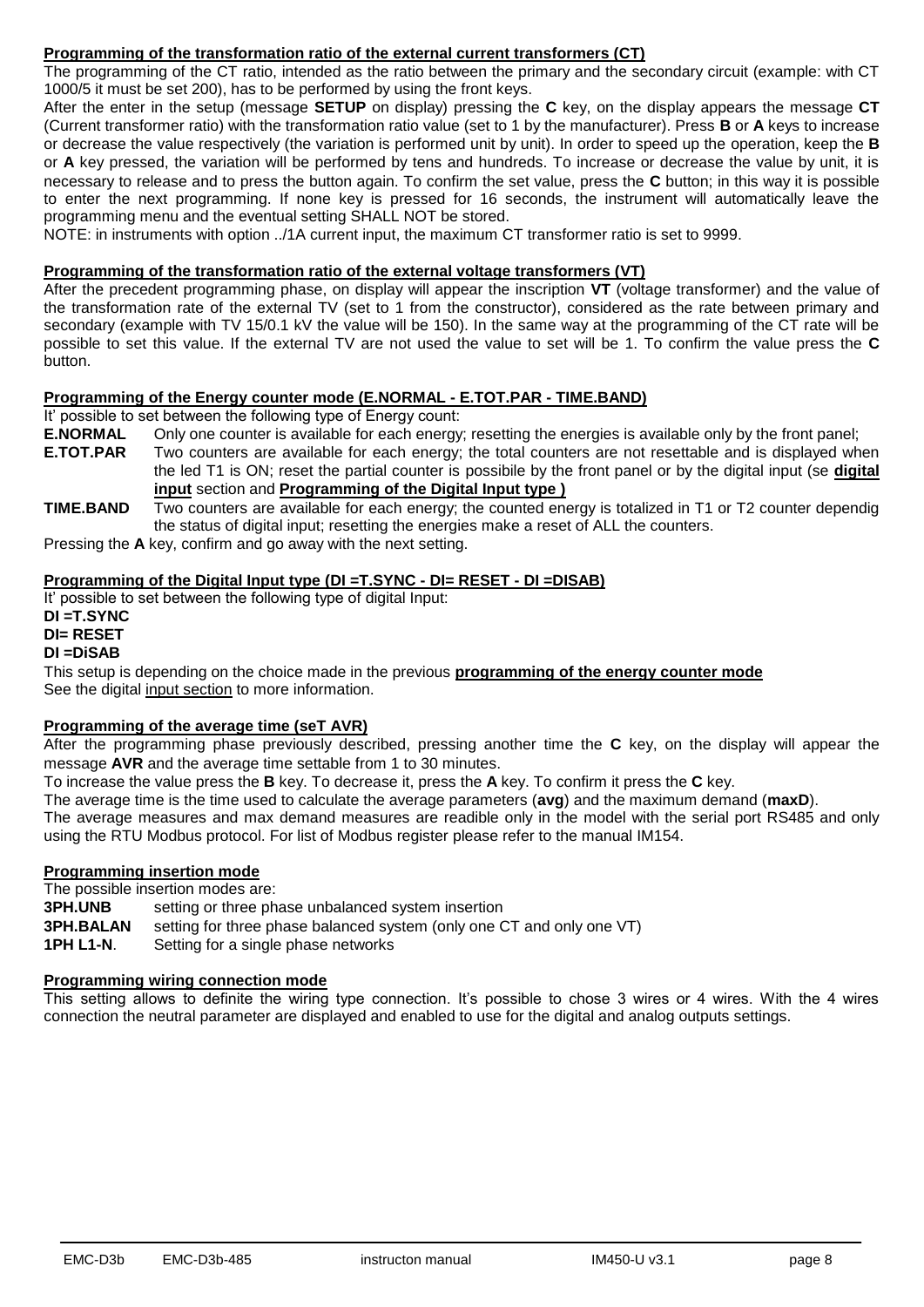# **Programming of the synchronism type**

The possible choices are **SYNC.L1 SYNC.50 SYNC.60**

Choose **SYNC.L1** to use the external frequency (taken from VL1 phase) as time reference for calculate frequency and other acquisition parameters;

choose **SYNC.50** or **SYNC.60** Hz to use the internal clock as time reference; this is useful when presence of heavy harmonics on the network cause defective frequency calculation.

# **Programmingoftheweightoftheactiveandreactiveenergypulse(PUL)**

After the above mentioned programming, by pressing the **C** key again, the message **PUl** will appear on the display and the value of the weight of one pulse settable on three phase values: **0,01** - **0,1** - **1** - **10** kWh or kVArh (for each emitted pulse the instrument will have counted 0,01 - 0,1 - 1 - 10 kWh o kVArh).

Press the **B** key to increase the value or **A** key to decrease the value and **C** to confirm.

#### **Programming of the duration pulse (TPL)**

The message **TPL** will appear together the value of the duration pulse expressed in mS. It's possible to select the value from 100 mS to 500 mS, with 100 ms steps by using **B** key (to increase the value) and **A** (to decrease the value). Confirm the value pressing the **C** key.

This setting is used by all digital outputs.

If the instrument has not options the programming continues with the set password **PASS**, then it come back at the first page **SETUP**. The presence or the absence of the options, digital input and serial output, will allow the visualization or not of the other settings.

#### **Programming of the address for the communication network (ID) (only for EMC-D3b-485)**

After the confirm with the **C** key of the previous value, the message **ID** will appear on display; to set the value that will identify the instrument when it will be connected in a EIA485 communication network, proceed with the modality, already described. The settable values are from 1 to 247. To confirm, press the **C** key.

#### **Programming of the baud rate (BDR) (only for EMC-D3b-485)**

The following setting is the baud rate. The message **BDR** with the value on the display to indicate the programming of the baud rate. To modify the value set, it's necessary to use the **A** key to decrease and **B** to increase the rate. The values settable are:<br> $-19.2$  =>

- **19.2** => 19200 baud

- **9.60** => 9600 baud
- **4.80** => 4800 baud
- **2.40** => 2400 baud

Press **C** to confirm the value displayed.

# **Programming of the serial parameters (only for EMC-D3b-485**

On display will appear the message **SET**. The following message will appear on display using the **A** and **B** keys. To confirm press the **C** key.

| 8 <sub>1</sub> |                    | 8 data bit / 1 stop bit 8 2 8 data bit / 2 stop bit | <b>8</b> 1 | 8 data bit / 1 stop bit   8 1 |            | 8 data bit / 1 stop bit |
|----------------|--------------------|-----------------------------------------------------|------------|-------------------------------|------------|-------------------------|
|                | <b>NONo parity</b> | <b>NONo parity</b>                                  | <b>EVE</b> | Even parity                   | <b>ODD</b> | Odd paritv              |
|                |                    |                                                     |            |                               |            |                         |

# **Programming of the Password (PAS)**

The instrument is supplied without password. When a password (from 0002 to 9999) is set, using the **B** (to increase), **A** (to decrease) and **C** (to confirm) keys, only who know this value can to enter in the setup. The password, in fact, is required all the time that someone try to enter in the setup (pressing the **C** key). If the password is wrong, the message **PASS ERR** will appear on display and the instrument go back to the measures visualization. To input the password, when required by the instrument, at the enter of the setup, use the **A**, **B** and **C** keys as the same way done previously.

The menu is cyclic. After the last setting, the instrument go back to the first page of Setup (SETUP).

# **I/O INFO PAGE**

The status of the serial port appear on the display when the instrument has this option. If the instrument receives data, it displays the letter R and the number of the instrument that is in communication while if the instrument transmits data, it displays the letter T.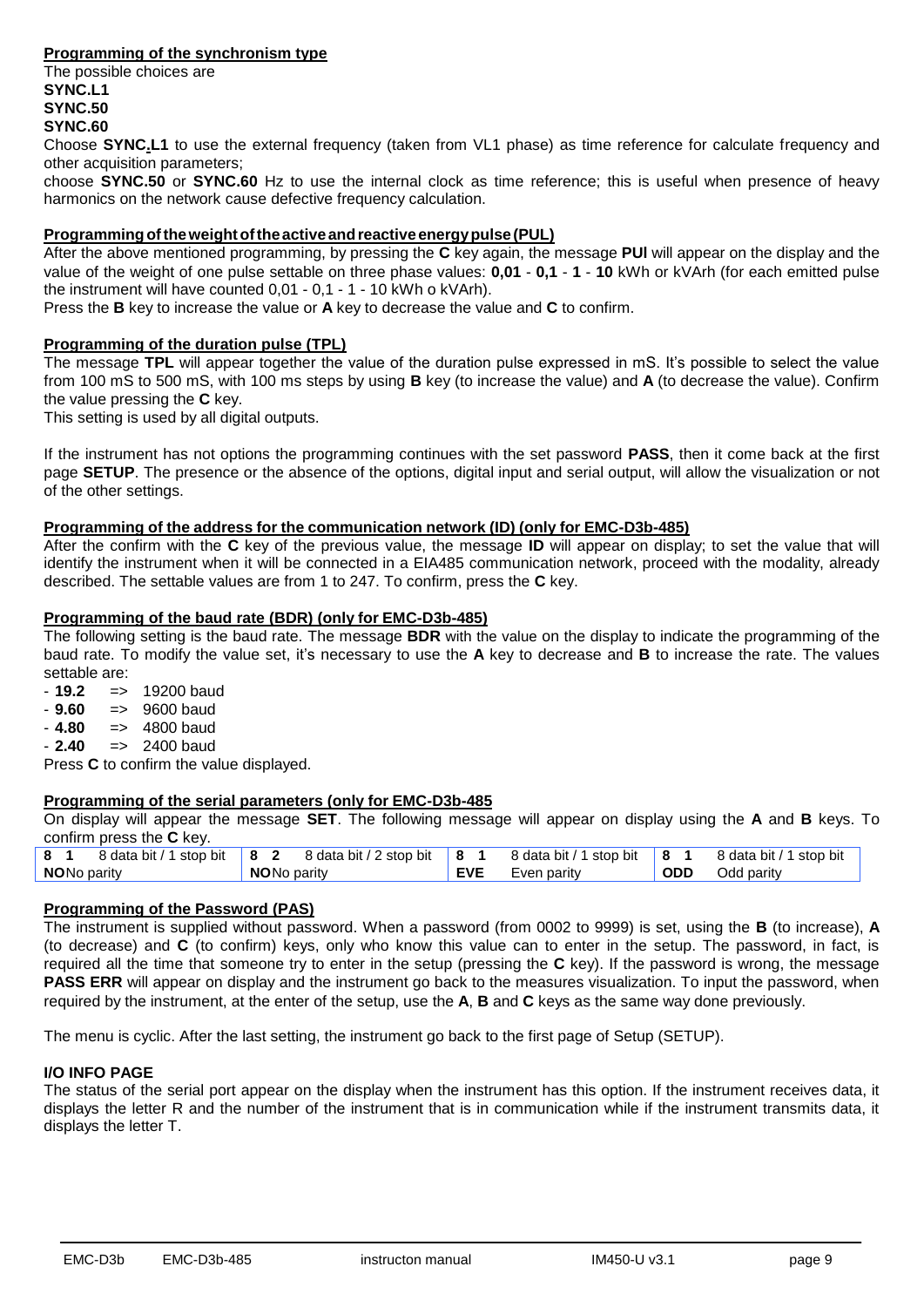# **MEASURES VISUALISATION**

There are 2 mode of measure visualization: counter mode and meter mode:

#### **Counter mode**

In the counter mode (automatically selected at the power on and exiting from SETUP), the energies are visualised by a 7 + 1 digit display (**kWhr/kVArhr/kVAhr**)

According with the switching status of the LED's **kWh, kVArh, T1 and T2**, the various visualization mode are explained by the following tables:

# **Energy operating mode = E.NORMAL**

| <b>Parameter</b>              | <b>LED's STATUS</b> |                  |               |               |  |  |
|-------------------------------|---------------------|------------------|---------------|---------------|--|--|
|                               | <b>LED kWh</b>      | <b>LED kVARh</b> | <b>LED T1</b> | <b>LED T2</b> |  |  |
| Visualisation active energy   | SWITCHED ON         | SWITCHED OFF     | ALWAYS OFF    | ALWAYS OFF    |  |  |
| Visualisation reactive energy | SWITCHED ON         | SWITCHED ON I    | ALWAYS OFF    | ALWAYS OFF    |  |  |
| Visualisation apparent energy | SWITCHED OFF        | SWITCHED OFF     | ALWAYS OFF    | ALWAYS OFF    |  |  |

#### **Energy operating mode = E.TOT.PAR**

| <b>Parameter</b>                                         | <b>LED's STATUS</b> |                  |                     |                   |  |  |
|----------------------------------------------------------|---------------------|------------------|---------------------|-------------------|--|--|
|                                                          | <b>LED kWh</b>      | <b>LED kVARh</b> | <b>LED T1</b>       | LED <sub>T2</sub> |  |  |
| Visualisation: ACTIVE ENERGY<br>TOTAL counter            | SWITCHED ON         | SWITCHED OFF     | SWITCHED ON         | SWITCHED OFF      |  |  |
| Visualisation: ACTIVE ENERGY<br><b>PARTIAL</b> counter   | SWITCHED ON         | SWITCHED OFF     | <b>SWITCHED OFF</b> | SWITCHED ON       |  |  |
| Visualisation: REACTIVE ENERGY<br>TOTAL counter          | <b>SWITCHED OFF</b> | SWITCHED ON      | SWITCHED ON         | SWITCHED OFF      |  |  |
| Visualisation: REACTIVE ENERGY<br><b>PARTIAL</b> counter | <b>SWITCHED OFF</b> | SWITCHED ON      | SWITCHED OFF        | SWITCHED ON       |  |  |
| Visualisation: APPARENT ENERGY<br>TOTAL counter          | <b>SWITCHED OFF</b> | SWITCHED OFF     | SWITCHED ON         | SWITCHED OFF      |  |  |
| Visualisation: APPARENT ENERGY<br><b>PARTIAL</b> counter | <b>SWITCHED OFF</b> | SWITCHED OFF     | <b>SWITCHED OFF</b> | SWITCHED ON       |  |  |

# **Energy operating mode = TIME.BAND**

| <b>Parameter</b>                                                             | <b>LED's STATUS</b> |                  |                 |                     |  |  |
|------------------------------------------------------------------------------|---------------------|------------------|-----------------|---------------------|--|--|
|                                                                              | <b>LED kWh</b>      | <b>LED kVARh</b> | <b>LED T1</b>   | <b>LED T2</b>       |  |  |
| Visualisation active energy T1time band<br>Energy counting on T1 time band   | SWITCHED ON         | SWITCHED OFF     | <b>BLINKING</b> | SWITCHED OFF        |  |  |
| Visualisation active energy T2time band<br>Energy counting on T1 time band   | SWITCHED ON         | SWITCHED OFF     | <b>BLINKING</b> | SWITCHED ON         |  |  |
| Visualisation active energy T1time band<br>Energy counting on T2 time band   | SWITCHED ON         | SWITCHED OFF     | SWITCHED ON     | <b>BLINKING</b>     |  |  |
| Visualisation active energy T2time band<br>Energy counting on T2 time band   | SWITCHED ON         | SWITCHED OFF     | SWITCHED OFF    | <b>BLINKING</b>     |  |  |
| Visualisation reactive energy T1time band<br>Energy counting on T1 time band | <b>SWITCHED OFF</b> | SWITCHED ON      | <b>BLINKING</b> | <b>SWITCHED OFF</b> |  |  |
| Visualisation reactive energy T2time band<br>Energy counting on T1 time band | <b>SWITCHED OFF</b> | SWITCHED ON      | <b>BLINKING</b> | SWITCHED ON         |  |  |
| Visualisation reactive energy T1time band Energy<br>counting on T2 time band | SWITCHED OFF        | SWITCHED ON      | SWITCHED ON     | <b>BLINKING</b>     |  |  |
| Visualisation reactive energy T2time band<br>Energy counting on T2 time band | SWITCHED OFF        | SWITCHED ON      | SWITCHED OFF    | <b>BLINKING</b>     |  |  |
| Visualisation apparent energy T1time band<br>Energy counting on T1 time band | <b>SWITCHED OFF</b> | SWITCHED OFF     | <b>BLINKING</b> | <b>SWITCHED OFF</b> |  |  |
| Visualisation apparent energy T2time band<br>Energy counting on T1 time band | SWITCHED OFF        | SWITCHED OFF     | <b>BLINKING</b> | <b>SWITCHED OFF</b> |  |  |
| Visualisation apparent energy T1time band<br>Energy counting on T2 time band | SWITCHED OFF        | SWITCHED OFF     | SWITCHED OFF    | <b>BLINKING</b>     |  |  |
| Visualisation apparent energy T2time band<br>Energy counting on T2 time band | SWITCHED OFF        | SWITCHED OFF     | SWITCHED OFF    | <b>BLINKING</b>     |  |  |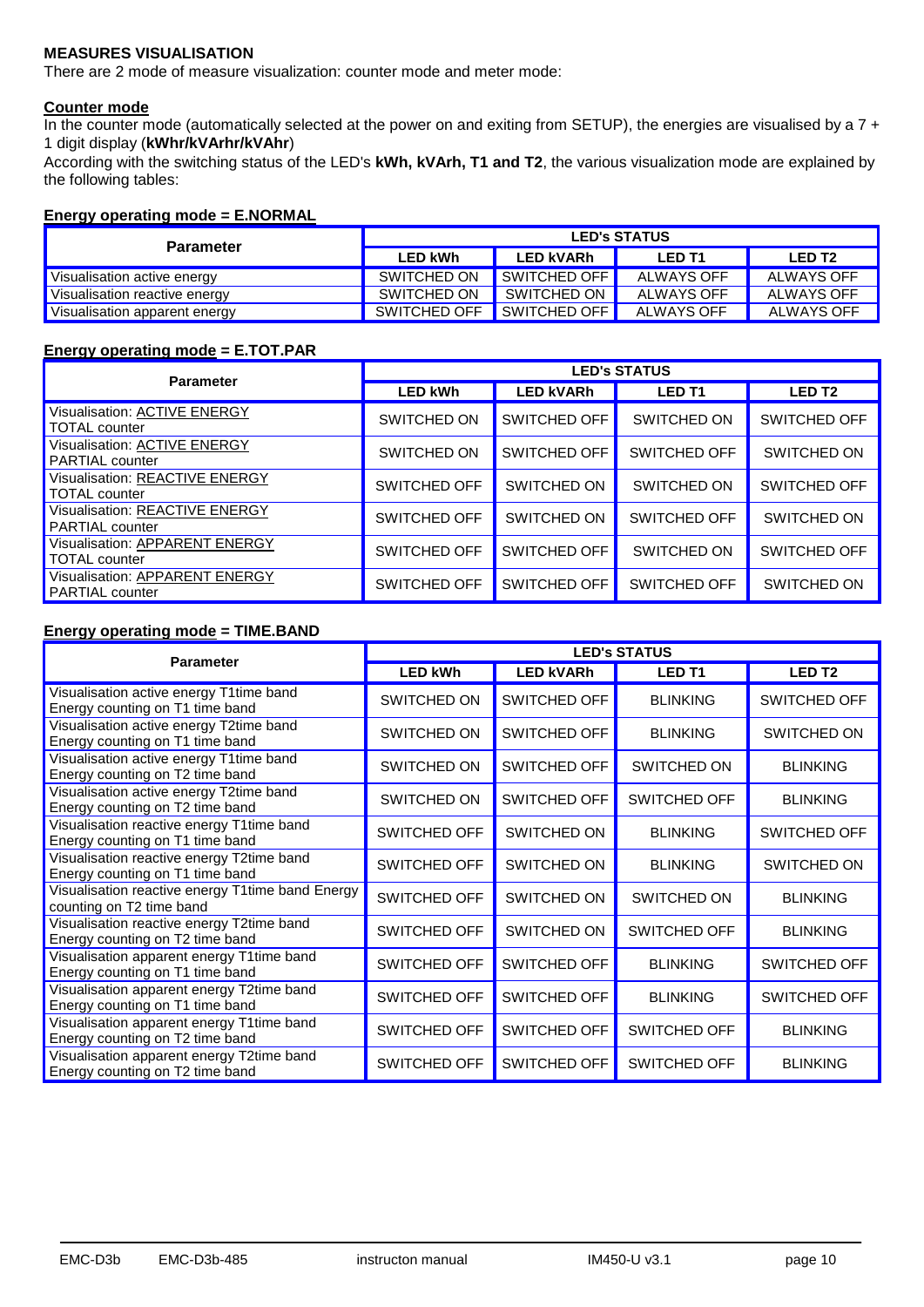# **Meter mode**

The meter mode can be selected from the counter visualization mode, holding keys **'A'** and **'B'** for at least 5 second.

Measure are displayed on the right side of display, in 3-digit format

On the left side are displayed the name of parameter measured.

To change the parameter, press the keys **'A'** or **'B**'.

Leds status are don't care; only the pulse led show the status of last selected energy.

To revert to the visualization in counter mode you can hold keys **'A'** and **'B'** for at least 5 second or enter in SETUP and wait the automatically exit to counter visualization measure.

The following table is the list of parameter displayed in meter mode.

#### **Measure visualization in meter mode**

| <b>Parameter</b>         | <b>Display</b>         |
|--------------------------|------------------------|
| VOLTAGE VL1-NEUTRAL.     | 000<br>VI1             |
| VOLTAGE VL2-NEUTRAL.     | VI2<br>000             |
| VOLTAGE VL3-NEUTRAL.     | VI3.<br>000            |
| <b>CURRENT PHASE L1</b>  | il1<br>000             |
| CURRENT PHASE L2         | 112<br>000             |
| <b>CURRENT PHASE L3</b>  | II3<br>000             |
| POWER FACTOR PHASE L1.   | PF1<br>000             |
| POWER FACTOR PHASE L2.   | PF <sub>2</sub><br>000 |
| POWER FACTOR PHASE L3.   | PF3<br>000             |
| ACTIVE POWER PHASE L1.   | PI 1<br>000            |
| ACTIVE POWER PHASE L2.   | PI 2<br>000            |
| ACTIVE POWER PHASE L3.   | PI 3<br>000            |
| REACTIVE POWER PHASE L1. | OL 1<br>000            |
| REACTIVE POWER PHASE L2. | OI 2<br>000            |
| REACTIVE POWER PHASE L3. | OL 3<br>000            |
| APPARENT POWER PHASE L1. | SL1<br>000             |
| APPARENT POWER PHASE L2. | SI 2<br>000            |
| APPARENT POWER PHASE L3. | SL3<br>000             |
| VOLTAGE VL1 VL2.         | V12<br>000             |
| VOLTAGE VL2 VL3.         | V23<br>000             |
| VOLTAGE VL3 VL1.         | V31<br>000             |
| <b>FREQUENCY L1</b>      | FRF<br>000             |

#### **NOTE regarding to the measures.**

In some applications, in which the CT's secondary is connected to other instruments, different of the EMC-D3b counters, there might be some measuring problems, depending on the typology of the current inputs. Optionally, there are alternatives adapted to solve these possible problems.

Please get in touch with the Technical Assistance Dpt., in case of problems.

### **NOTE regarding digital inputs.**

It is advisable to place a fast fuse 50mA 250V at the digital input.

The maximum absorbed current is 1 mA.

In absence of voltage at the input, the T1 time band will be selected.

With voltage applied to the input, the T2 time band will be selected.

Please refer to the technical characteristics for further information's regarding the digital inputs.